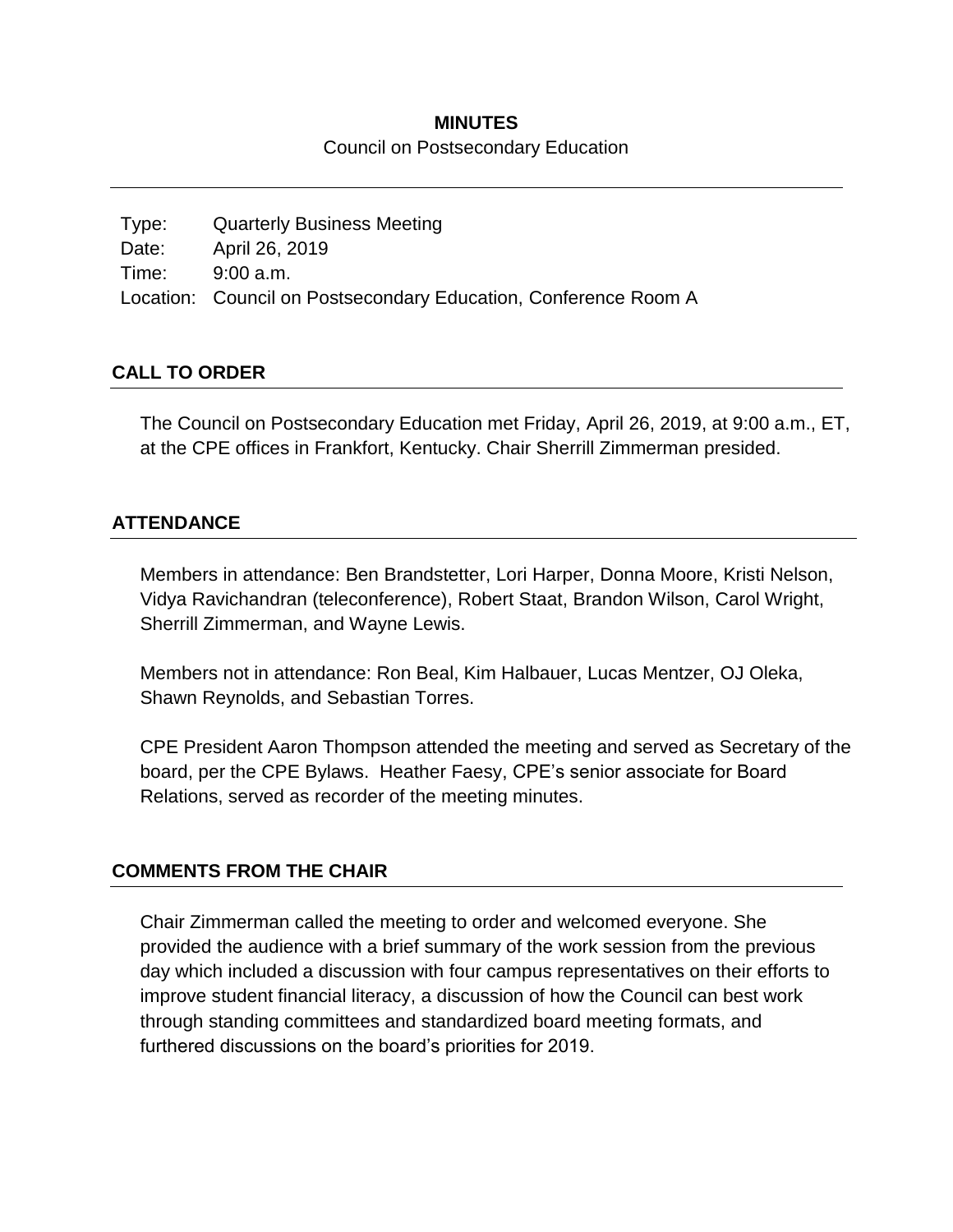## **COMMENTS FROM THE PRESIDENT**

### Presenter: Aaron Thompson, CPE's President

President Thompson discussed a number of topics including the 2019 Student Success Summit; the feedback received thus far from the listening tour stops at Murray State University, Western Kentucky University, and Owensboro Community & Technical College; the activities of the latest Transfer meeting; the status of the midterm review of the statewide Strategic Agenda; an update on the continuing discussions and work toward the pension relief efforts on the campuses; and the promotion of Melissa Bell to Vice President of Academic Affairs.

#### **APPROVAL OF MINUTES**

The minutes of the February 21-22, 2019 meetings were approved as distributed.

## **2019-20 TUITION AND MANDATORY FEES (MuSU, NKU, WKU, KCTCS)**

Presenters: Bill Payne, Vice President for Finance and Administration, CPE Shaun McKiernan, Director of Finance and Budget, CPE

Tuition and Mandatory Fee recommendations for the 2018-20 academic years for the public four-year universities and KCTCS were adopted by the Council at its April 27, 2018 meeting. Those rates were:

For Universities

- Maximum base rate increase for resident undergraduate students of no more than 6.0% over two years, and no more than 4.0% in any one year.
- Market competitive rates for graduate and online courses.

#### For KCTCS

• Maximum increase for resident students of no more than \$12.00 per credit hour over two years, and no more than \$8.00 per credit hour in any one year.

The following 2019-20 tuition and mandatory fee proposals for Murray State University, Northern Kentucky University, Western Kentucky University, and Kentucky Community and Technical College System were submitted for approval by the Council: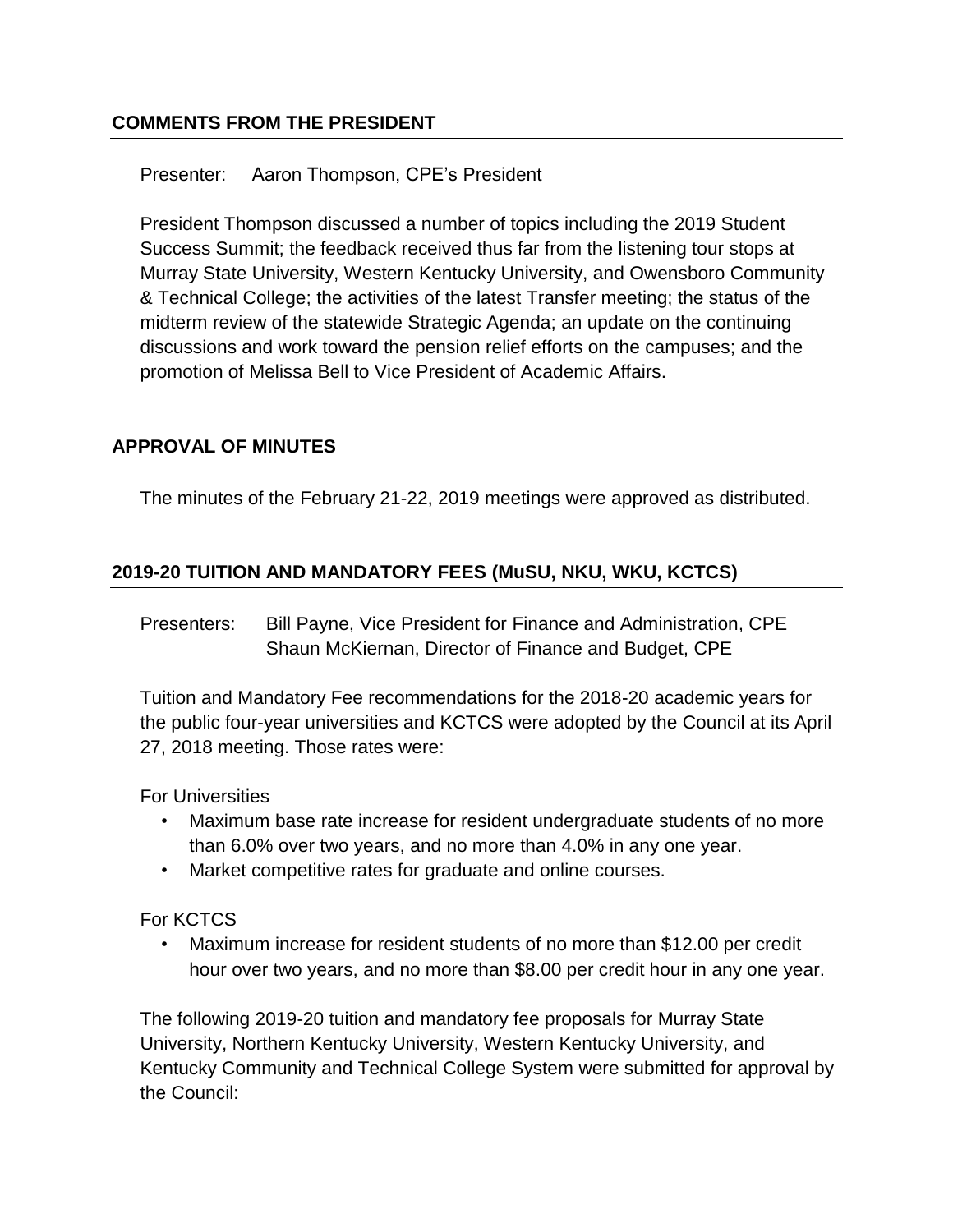|              | <b>Rate Category</b>                  | 2018-19 Base<br><b>Rate Charges</b> | <b>Proposed</b><br>2019-20 Base<br><b>Rate Charges</b> | <b>Percent</b><br>Change |
|--------------|---------------------------------------|-------------------------------------|--------------------------------------------------------|--------------------------|
| <b>MuSU</b>  | Undergraduate - Pre Summer 2016 Admit |                                     |                                                        |                          |
|              | Resident                              | \$8,592                             | \$8,676                                                | 1.0%                     |
|              | Nonresident                           | \$23,376                            | \$23,604                                               | 1.0%                     |
|              | Undergraduate - 2016 Admit and After  |                                     |                                                        |                          |
|              | Resident                              | \$9,084                             | \$9,168                                                | 0.9%                     |
|              | Nonresident                           | \$24,540                            | \$24,792                                               | 1.0%                     |
|              | Graduate                              |                                     |                                                        |                          |
|              | Resident                              | \$544 pch                           | \$544 pch                                              | 0.0%                     |
|              | Nonresident                           | \$800 pch                           | \$800 pch                                              | 0.0%                     |
| <b>NKU</b>   | Undergraduate                         |                                     |                                                        |                          |
|              | Resident                              | \$9,648                             | \$9,912                                                | 2.7%                     |
|              | Nonresident                           | \$19,296                            | \$19,872                                               | 3.0%                     |
|              | Graduate                              |                                     |                                                        |                          |
|              | Resident                              | \$613 pch                           | \$613 pch                                              | 0.0%                     |
|              | Nonresident                           | \$943 pch                           | \$943 pch                                              | 0.0%                     |
| <b>WKU</b>   | Undergraduate                         |                                     |                                                        |                          |
|              | Resident                              | \$10,402                            | \$10,602                                               | 1.9%                     |
|              | Nonresident                           | \$26,296                            | \$26,296                                               | 0.0%                     |
|              | Graduate                              |                                     |                                                        |                          |
|              | Resident                              | \$596 pch                           | \$597 pch                                              | 0.2%                     |
|              | Nonresident                           | \$888 pch                           | \$907 pch                                              | 2.1%                     |
| <b>KCTCS</b> | Resident                              |                                     |                                                        |                          |
|              | Per credit hour                       | \$169 pch                           | \$174 pch                                              | 3.0%                     |
|              | 30 credit hours                       | \$5,070                             | \$5,220                                                | 3.0%                     |
|              | Nonresident - Contiguous County       |                                     |                                                        |                          |
|              | Per credit hour                       | \$338 pch                           | \$348 pch                                              | 3.0%                     |
|              | 30 credit hours                       | \$10,140                            | \$10,440                                               | 3.0%                     |

MOTION: Ms. Nelson moved that the Council approve the 2019-20 tuition and mandatory fee rates for Murray State University, Northern Kentucky University, Western Kentucky University, and the Kentucky Community and Technical College System. Dr. Staat seconded the motion.

VOTE: The motion passed. Mr. Brandstetter abstained from the vote.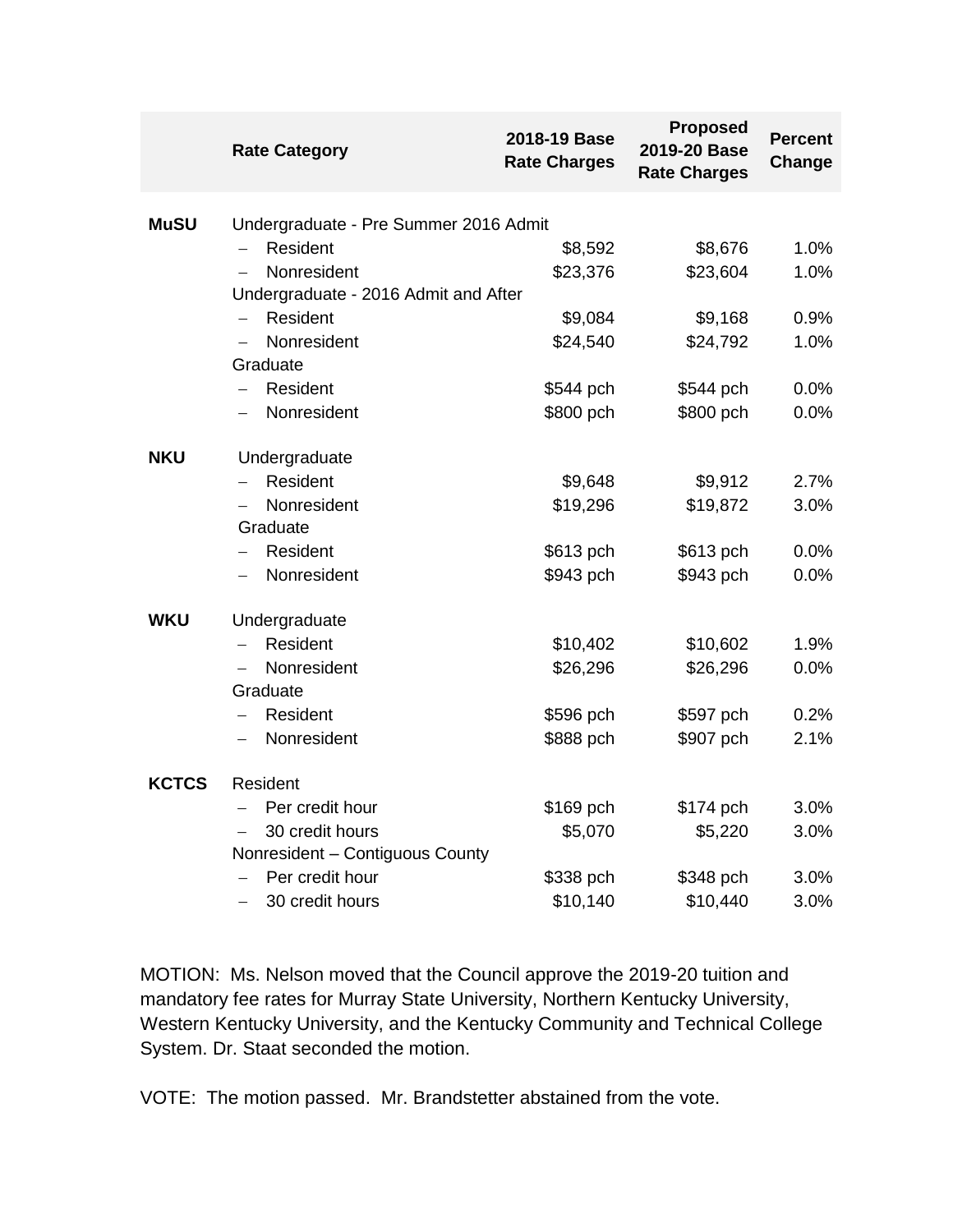## **ASSET PRESERVATION FEE EXCEPTION REQUEST - MuSU**

Presenters: Bill Payne, Vice President for Finance and Administration, CPE Shaun McKiernan, Director of Finance and Budget, CPE

On February 2, 2018, the Council on Postsecondary Education approved an Asset Preservation Fee Exception Policy that allows institutions to request an exemption from a Council approved tuition and fee rate ceiling for an Asset Preservation Fee that meets certain policy provisions. The policy requires that a proposed fee and the project(s) it will support be approved by an institution's governing board, and that the fee's impact on total tuition and fee charges will be reasonable in the year in which the fee is imposed. Murray State University submitted an Asset Preservation Fee exception with the following elements:

- The amount of the proposed fee will be  $$10<sup>00</sup>$  per credit hour (capped at 12 credit hours per semester) when fully implemented in 2020-21. In 2019-20, the fee will be \$7. $\frac{00}{2}$  per credit hour, or \$168. $\frac{00}{2}$  annually for full-time students. The fee will not apply to dual-credit or on-line hours.
- All revenue generated from the proposed fee, estimated to be \$1 million in 2019- 20 and \$1.6 million in 2020-21 and beyond, will be used to pay for Education and General (E&G) asset preservation projects, which will be reported annually to the Council. The fee will terminate in 25 years, at the end of 2043-44.

MOTION: Ms. Nelson moved that the Council approve a \$10.00 per-credit-hour Asset Preservation Fee, which will be phased in over two years, as proposed by Murray State University. Ms. Moore seconded the motion.

VOTE: The motion passed.

# **MEMORANDUM OF UNDERSTANDING – NONRESIDENT TUITION AT KENTUCKY STATE UNIVERSITY**

Presenters: Bill Payne, Vice President for Finance and Administration, CPE Shaun McKiernan, Director of Finance and Budget, CPE Greg Rush, Senior Fellow, CPE

On March 7, 2019, KSU's Board of Regents approved a Memorandum of Understanding between the university and CPE. CPE staff suggested several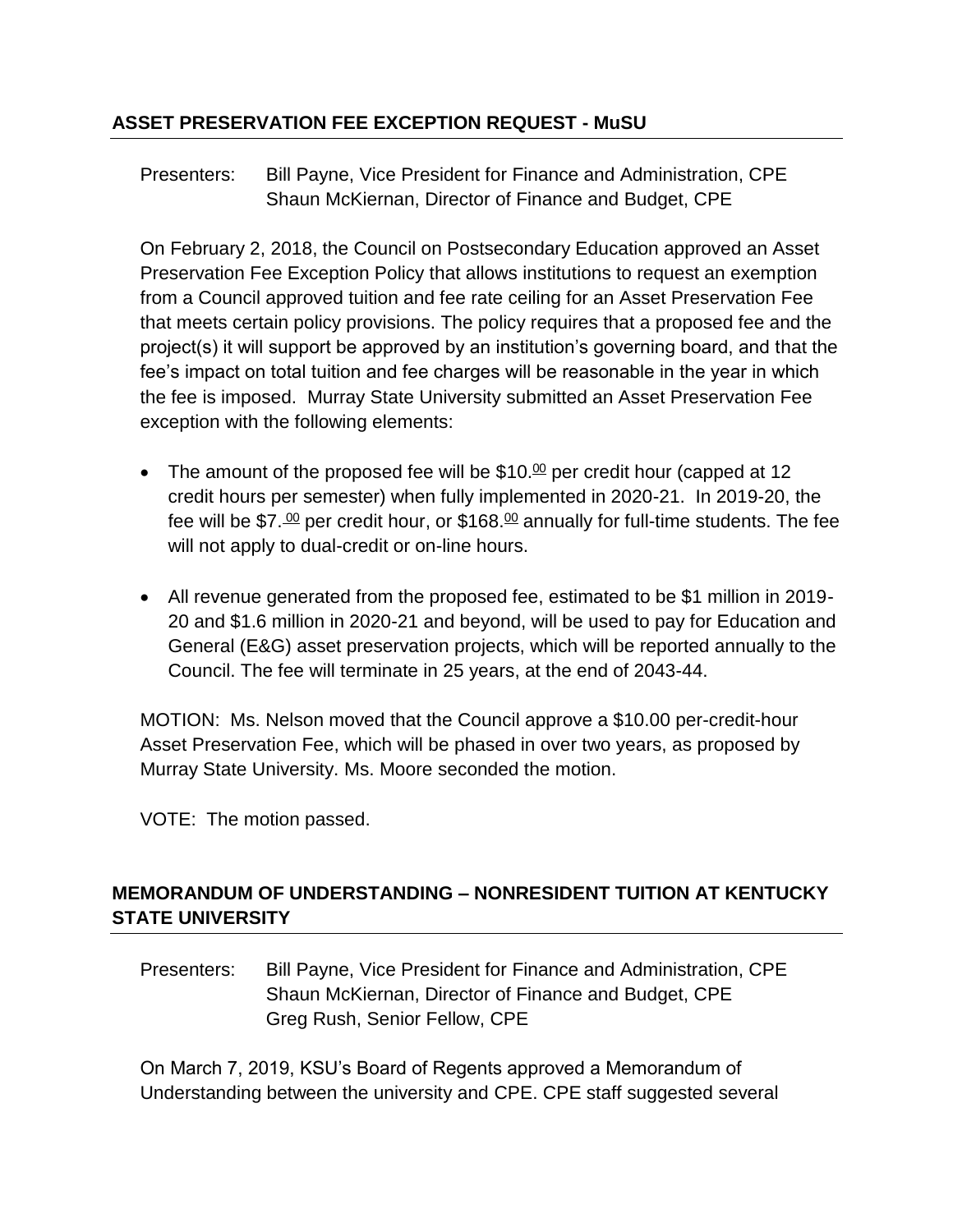changes to the agreement that would allow KSU to charge nonresident students 1.5 times the published in-state tuition charge (plus any applicable fees) and permit KSU to award scholarships of up to \$1,500 per semester to nonresident students meeting certain geographic and academic criteria. The agreement is intended to increase enrollment and generate additional revenue, would facilitate the university's ability to maintain compliance with the Council's current nonresident tuition policy, and would be consistent with KSU's Management and Improvement Plan.

The proposed Memorandum of Understanding was provided in the agenda materials.

MOTION: Ms. Wright moved to approve KSU's proposed Memorandum of Understanding as submitted by CPE staff, which includes recommended changes as indicated in strikethrough and red font in Attachment A of the agenda materials. Mr. Brandstetter seconded the motion.

VOTE: The motion passed. Mr. Brandstetter abstained from the vote.

# **NEW ACADEMIC PROGRAMS**

Presenter: Melissa Bell, Vice President for Academic Affairs and Student Success

KRS 164.020 (15) empowers the Council on Postsecondary Education to define and approve the offering of all postsecondary education technical, associate, baccalaureate, graduate, and professional degree, certificate, or diploma programs in the public postsecondary education institutions.

# University of Louisville

1) Masters of Science: Bioengineering Program Contacts: Dr. Gina Bertocci, Professor & Endowed Chair Dr. Beth Bohm, Provost

MOTION: Ms. Wright moved the Council approve the Masters of Science in Bioengineering at the University of Louisville. Ms. Moore seconded the motion.

VOTE: The motion passed.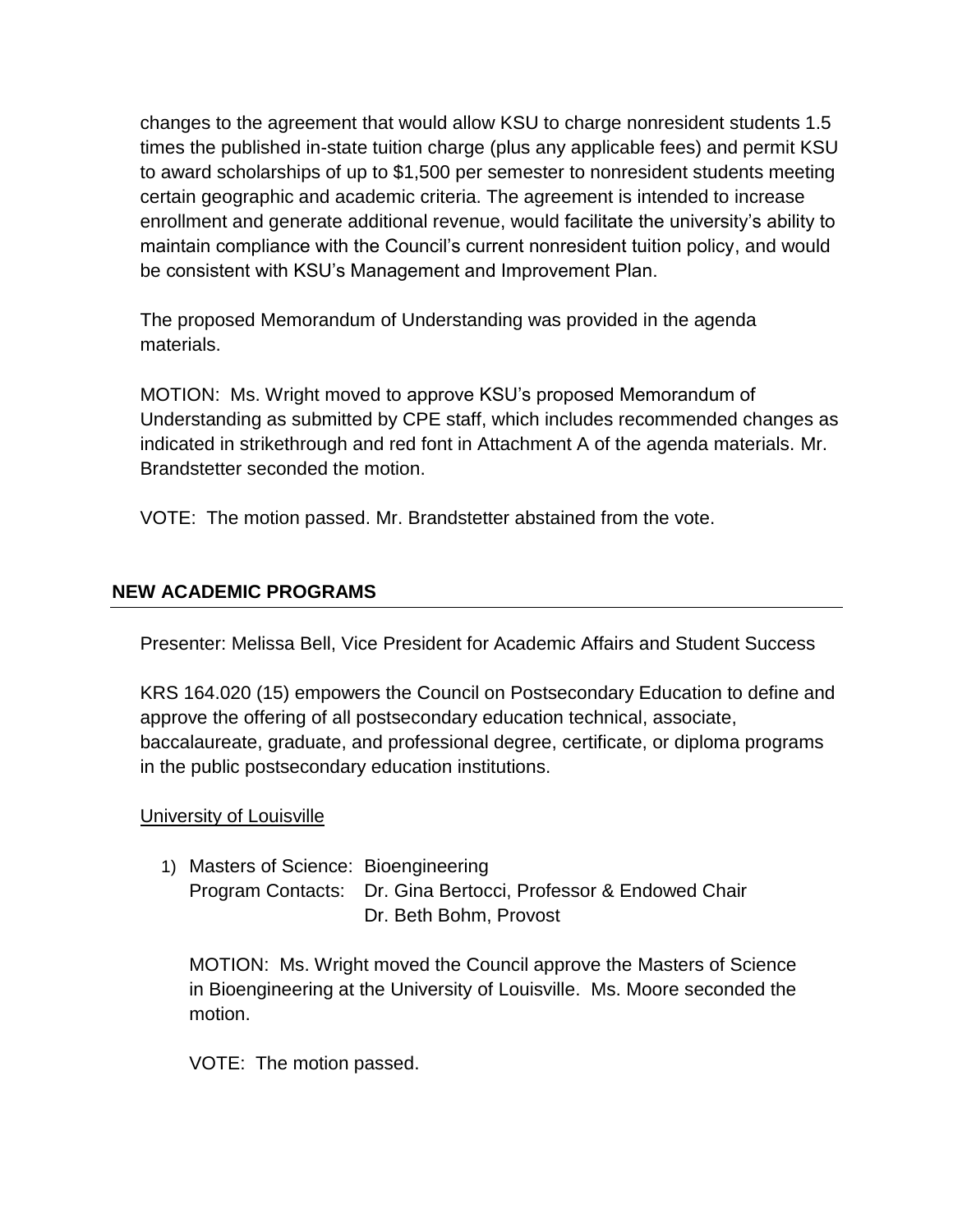#### University of Kentucky

2) Bachelor of Science/Bachelor of Arts: General Business Program Contact: Dr. Paul Childs, Department Chair

MOTION: Ms. Nelson moved the Council approve the Bachelor of Science/ Bachelor of Arts of General Business at the University of Kentucky. Ms. Harper seconded the motion.

VOTE: The motion passed.

3) Bachelor of Arts: Interdisciplinary Disability Studies Program Contact: Dr. Kristin Maxwell, Clinical Assistant Professor

MOTION: Dr. Staat moved the Council approve the Bachelor of Arts in Interdisciplinary Disability Studies at the University of Kentucky. Ms. Nelson seconded the motion.

VOTE: The motion passed.

4) Master of Science: Science Translation and Outreach Program Contact: Dr. Roger Brown, Director of Undergraduate Studies

MOTION: Ms. Nelson moved the Council approve the Master of Science in Science Translation and Outreach at the University of Kentucky. Ms. Wright seconded the motion.

VOTE: The motion passed.

5) Bachelor of Science: Sustainable Agriculture and Community Food Systems Program Contact: Dr. Krista Jacobsen, Associate Professor

MOTION: Ms. Moore moved the Council approve the Bachelor of Science in Sustainable Agriculture and Community Food Systems at the University of Kentucky. Dr. Wilson seconded the motion.

VOTE: The motion passed.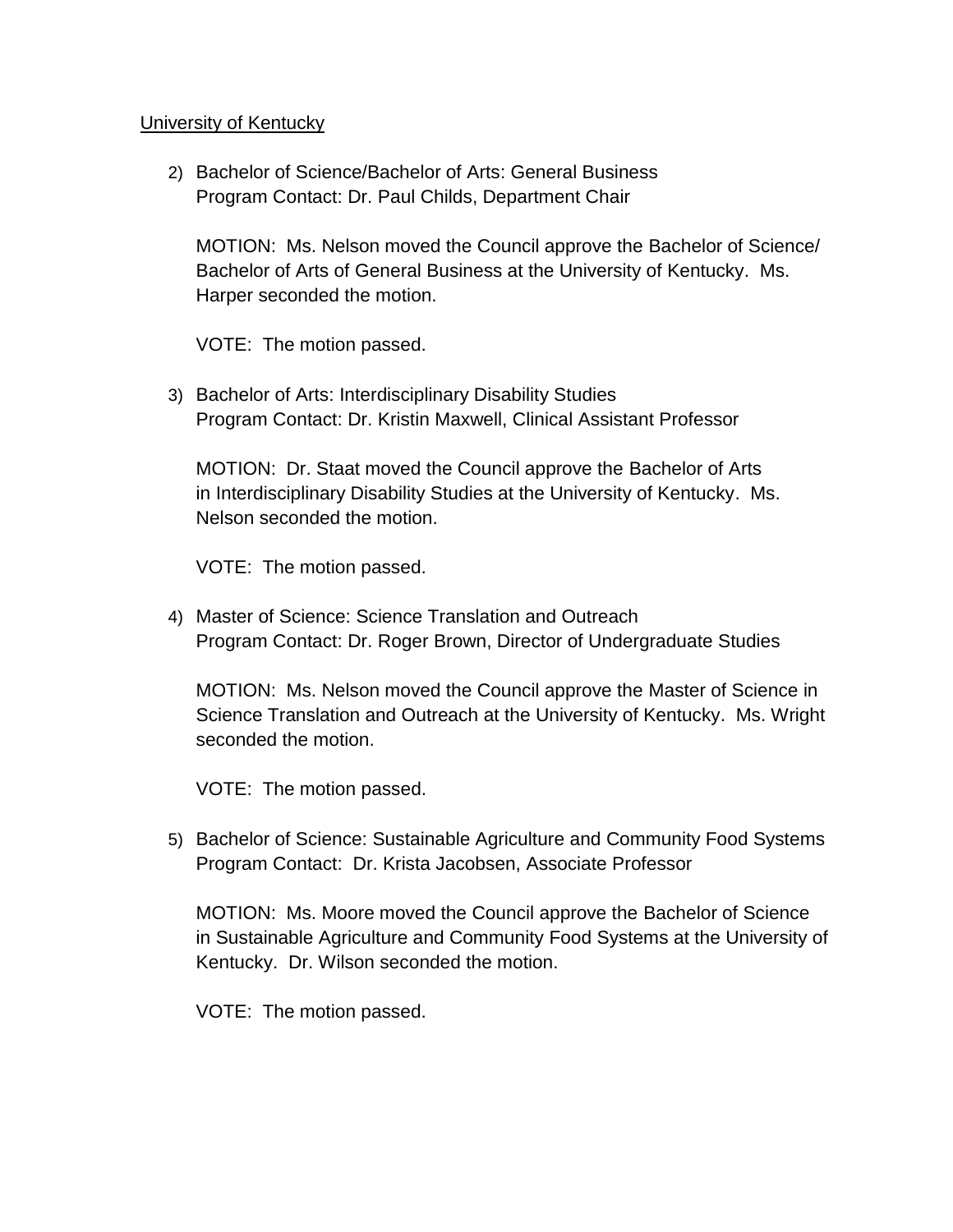#### Northern Kentucky University

6) Bachelor of Science: Engineering Physics Program Contact: Dr. Sharmanthie Fernando, chair of the Department of Physics, Geology and Engineering Technology

MOTION: Mr. Brandstetter moved the Council approve the Bachelor of Science in Engineering Physics at Northern Kentucky University. Ms. Wright seconded the motion.

VOTE: The motion passed.

7) Masters of Science: Athletic Training Program Contact: Dr. Rachele Vogelpohl, Interim department chair of Kinesiology and Health and Athletic Training Program

MOTION: Ms. Moore moved the Council approve the Masters of Science in Athletic Training at Northern Kentucky University. Ms. Harper seconded the motion.

VOTE: The motion passed.

## **COLLEGE READINESS INDICATORS**

Presenter: Melissa Bell, Vice President for Academic Affairs and Student Success

KRS 164.020(8) requires that the Council on Postsecondary Education set minimum admission standards for students who wish to enroll at public postsecondary education institutions. 13 KAR 2:020 fulfills this obligation and advises prospective students, local school districts, and public postsecondary institutions on the minimum requirements for admission and course placement to facilitate transition into postsecondary education. At its June 2018 meeting, the Council approved amendments to 13 KAR 2:020. Those amendments were approved by the General Assembly effective November 2, 2018.

As part of the regulation, "Academic Readiness" is defined by the student demonstrating the requisite ability to succeed in credit-bearing coursework by meeting or exceeding the college readiness benchmarks adopted by the Council. CPE staff worked with campus representatives to determine the suitable college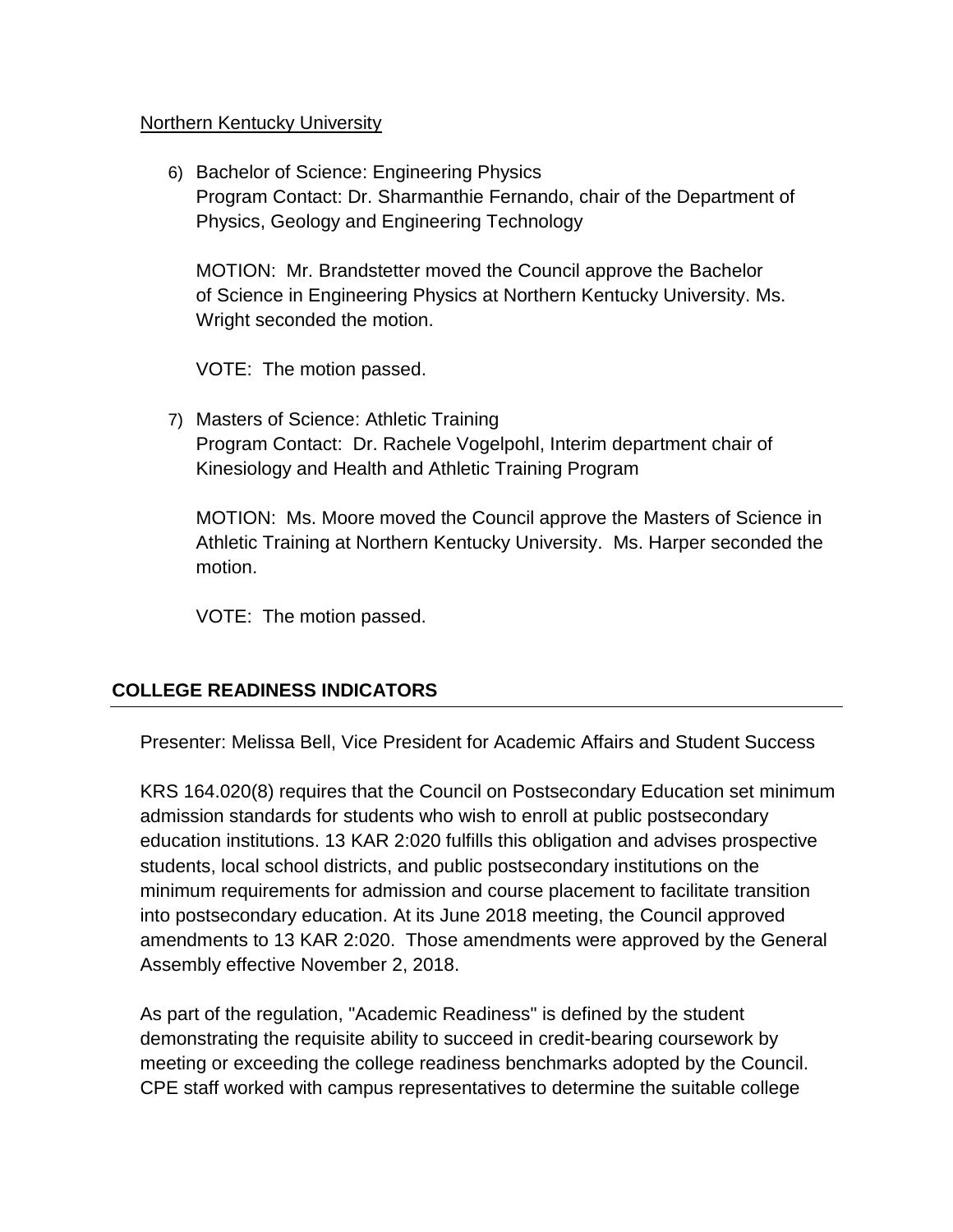readiness assessments and the corresponding scores that would appropriately determine college readiness.

MOTION: Ms. Nelson moved the Council approve the presented College Readiness Indicators for the 2019-20 academic year. Ms. Wright seconded the motion.

VOTE: The motion passed.

## **2019-20 CPE MEETING DATES**

The following dates were proposed for approval for the 2019-20 academic year:

| Interim work session                 |  |
|--------------------------------------|--|
| <b>Fall Quarterly Meetings</b>       |  |
| <b>Winter Quarterly Meetings</b>     |  |
| <b>Spring Quarterly Meetings</b>     |  |
| <b>Summer Quarterly Meetings and</b> |  |
| <b>Annual Retreat</b>                |  |

September 16, 2019 October 30-31, 2019 January 23-24, 2020 April 23-24, 2020 June 18-19, 2020

MOTION: Mr. Brandstetter moved the Council approve the meeting dates of the 2019-20 academic year. Ms. Nelson seconded the motion.

VOTE: The motion passed.

## **STANDING COMMITTEE STRUCTURE**

Based on the Council's recommendations and comments, CPE staff presented the following standing committee structure on a pilot basis through June 2020:

1) Executive Committee: This committee would retain its current charge, including reviewing all agency budget matters, leading the appointment and evaluation of the agency CEO, managing the annual audit of the agency, and performing other activities assigned by the Council. Under this proposal, the Executive Committee have the added responsibilities of working with staff to plan the annual board retreat and review and approve the President's annual incentive plan (as appropriate).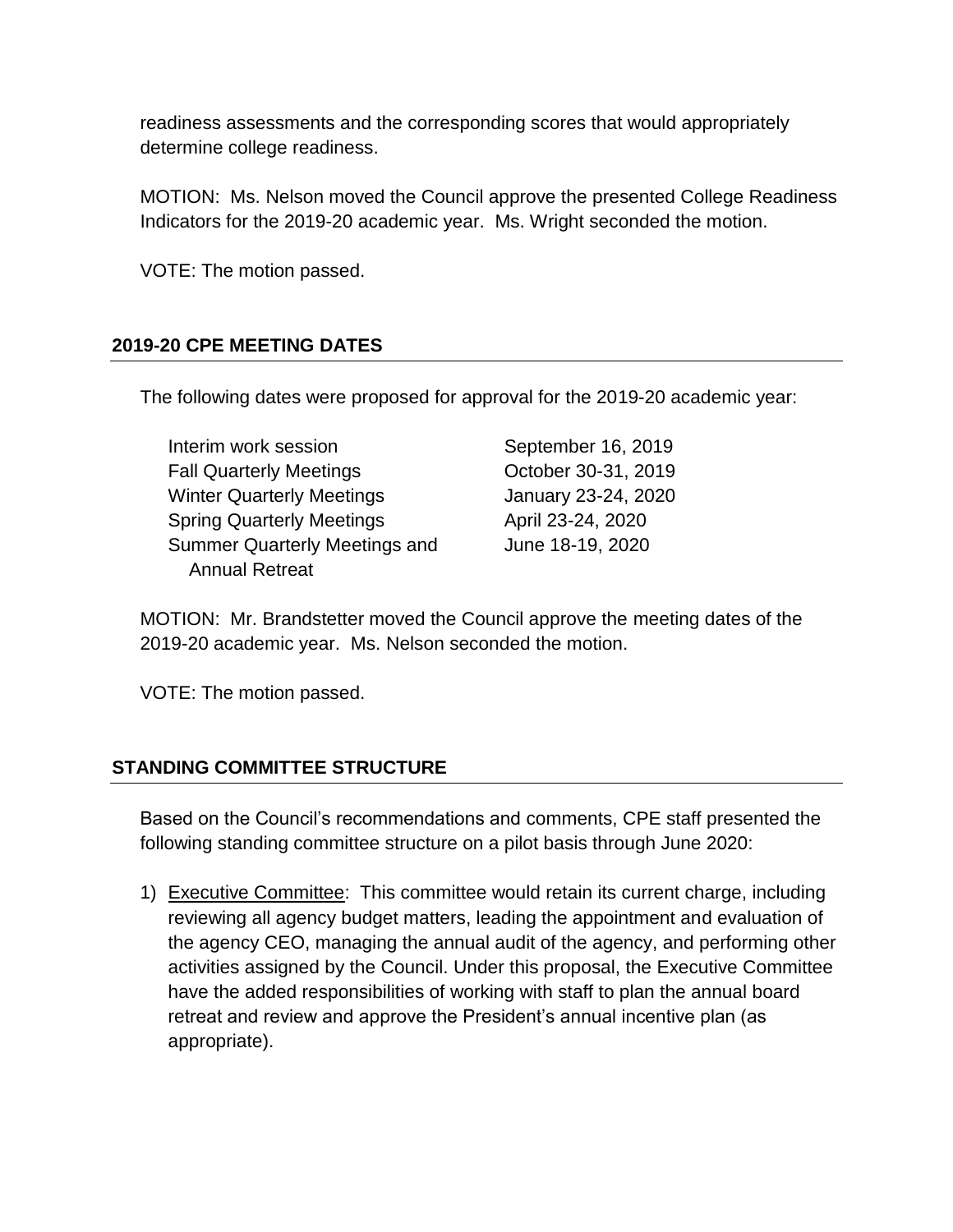- 2) Finance: This standing committee assume the work of the former tuition and budget development work groups, as well as lead other finance-related matters of interest to the board. Members of the committee would be responsible for reviewing all applicable data and providing recommendations to the full Council in the following areas: biennial budget request; tuition and mandatory fees; performance funding; capital projects; and college costs.
- 3) Academic and Strategic Initiatives: This committee would regularly review and oversee the progress toward the objectives of the statewide Strategic Agenda and efforts to achieve the state's 2030 educational attainment goal. This committee also would be responsible for the review and recommendation of new academic programs, receiving status updates on academic program reviews, and providing input on the development of statewide academic-related initiatives such as dual credit and transfer.

The Committee on Equal Opportunities, Nominating Committee and two appointments to the KET board would not be affected by the standing committee structure.

If the pilot structure is successful, the Council will later formally adopt it in 2020 and amend the by-laws accordingly.

MOTION: Ms. Wright moved the Council approve the proposed standing committee structure on a pilot basis through June 2020. Ms. Nelson seconded the motion.

VOTE: The motion passed.

# **COMMENTS FROM THE COMMISSIONER OF EDUCATION**

Presenter: Wayne Lewis, Kentucky Commissioner of Education

Commissioner Lewis discussed the continuing partnership between CPE and KDE to improve teacher preparation and teacher quality. He also discussed the continuing challenge of making sure students are college and/or career ready at graduation.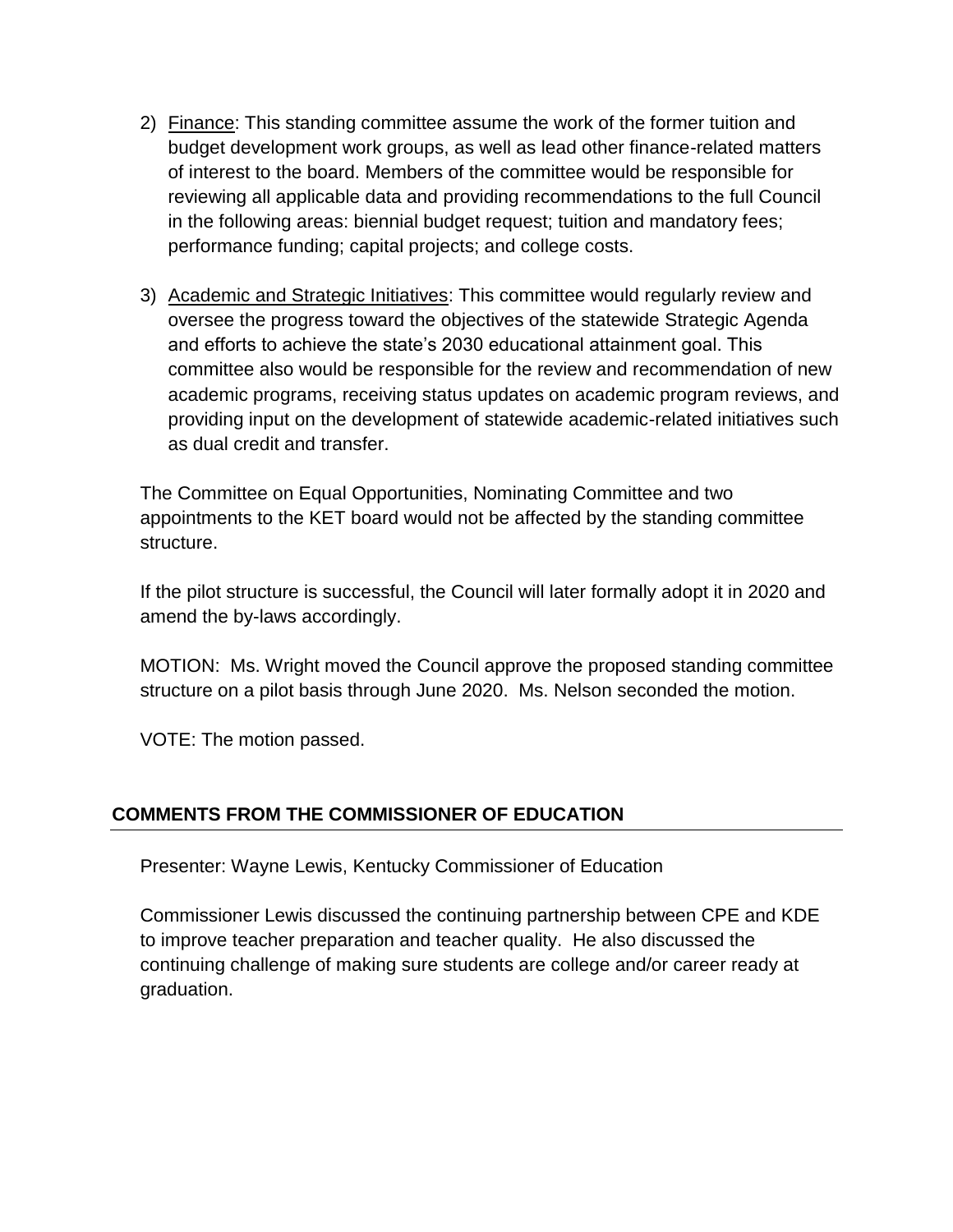## **2019 STATEWIDE STRATEGIC AGENDA PROGRESS REPORT**

Presenters: Lee Nimocks, Chief of Staff and Vice President David Mahan, Associate Vice President for Data and Research

In 2016, the Council adopted the statewide strategic agenda, "Stronger by Degrees: A Plan to Create a More Educated and Prosperous Kentucky." The agenda includes a set of key performance metrics, with 2020-21 targets for the state and institutions.

The 2019 Progress Report offers a detailed look at statewide and institutional performance on these metrics since their adoption. Dr. Mahan and Ms. Nimocks briefed the Council on the highlights of the report and stated areas of concern and focus. Chair Zimmerman discussed the process of the midterm review that is taking place between April and June of 2020.

## **REPORTS FROM THE INSTITUTIONS**

Reports from the institutions were provided in the agenda book.

## **EXECUTIVE SESSION**

MOTION: Dr. Staat moved that the Council go into executive discussion to discuss a matter involving potential litigation pursuant to KRS 61.810(1)(c). Ms. Nelson seconded the motion.

VOTE: The motion passed.

Following the motion, everyone attending the meeting left the room. The Council entered into executive session at 10:50 a.m. and remained so for 50 minutes.

MOTION: Ms. Nelson moved that the Council go back into open session. Mr. Brandstetter seconded the motion.

VOTE: The motion passed.

Chair Zimmerman confirmed that no action was taken in executive session and all discussion pertained to the matter was identified in the motion.